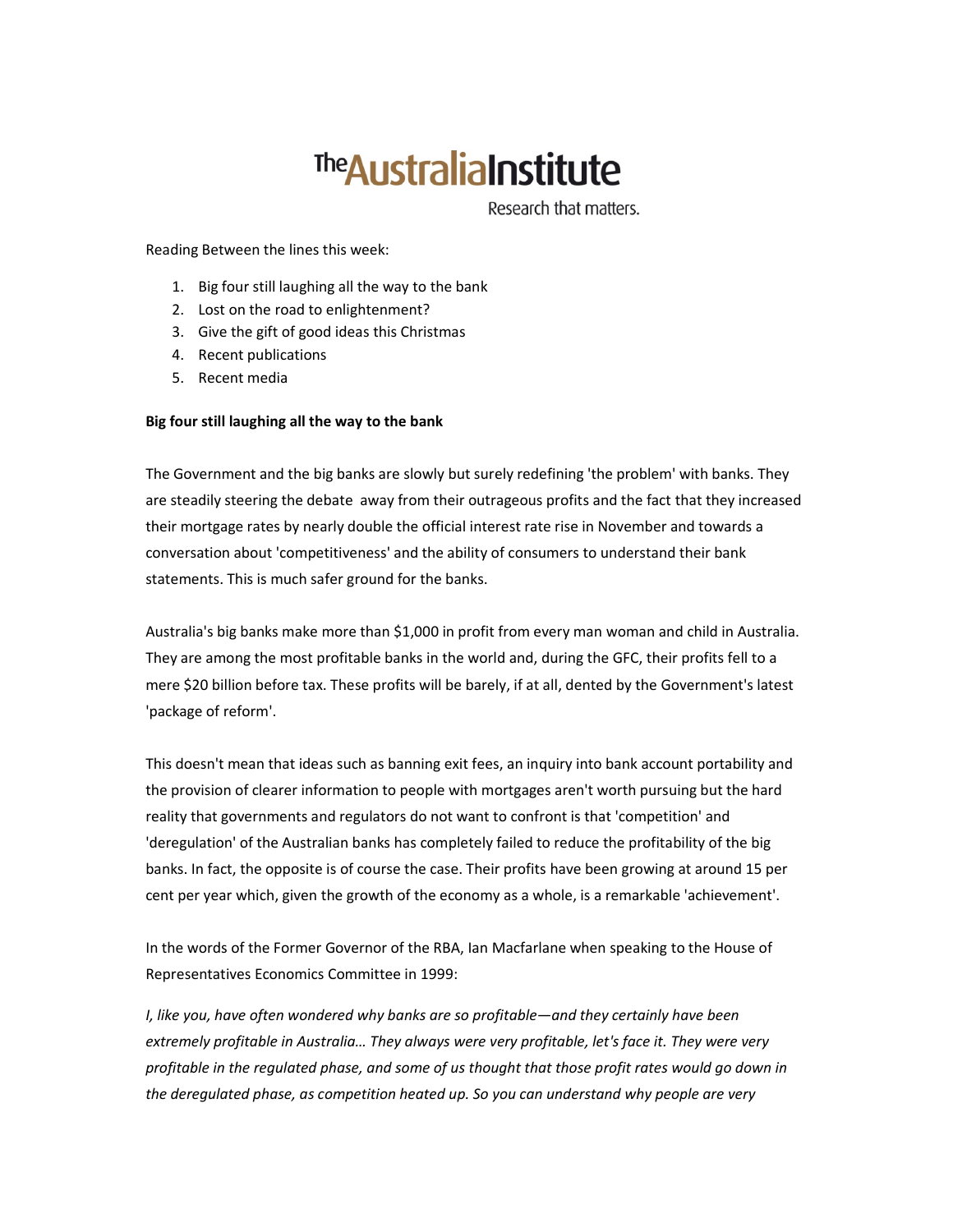interested in profits and very surprised that profits or rates of return on equity have remained so high.

The key test for the Government's banking reforms is simple; will bank profits be lower in a year's time?

In the meantime The Australia Institute will continue to argue for more fundamental reforms. On Wednesday we will give evidence to the Competition within the Australian banking sector Senate inquiry and suggest that the Government:

- Cap fees to just cover the banks' costs
- Remove tax deductibility of bank advertising that is not genuinely informative
- Monitor interest rates so that they reflect objective risk assessments
- Examine the possibility of structural separation between deposit takers and lenders.

There is also a case for capping the remuneration of senior banking executives and linking their bonus payments to satisfaction on the part of all stakeholders, not just shareholders.

**STOP PRESS** - In the first few hours of trading this morning each of the big four banks' stocks was up more than one per cent, illustrating that the reform package won't seriously challenge bank profits.

# Lost on the road to enlightenment?

Announcing his much anticipated banking reform package the Treasurer focused heavily on the notion of choice; that customers have the ability to 'walk down the road' to switch their accounts to another bank as a way of protesting against interest rate rises, or fees and charges. Yet, in reality, only 3 per cent of Australians each year choose to do so.

While economists assume that we all act rationally when making financial decisions, this is rarely the case. New research conducted by The Australia Institute and commissioned by Citibank shows that people make financial decisions in vastly different ways. Some consumers are hyper-vigilant, constantly shopping around for the best deal and investigating every possible alternative.

However, such people are the exception rather than the rule. 'Human calculators', people who consistently act in ways that economists would call 'rational', constitute only 22 per cent of the Australian population. The remaining three-quarters are subject to a range of behavioural 'biases' that can be to their financial detriment.

The report, *Evidence versus emotion: How do we really make financial decisions?* identifies a range of categories that we can use to better understand financial behaviour.

People who are 'overconfident' say that they are better than average at making good financial decisions, but they make basic financial errors (such as carrying a credit card debt from month to month). One in four people (28 per cent) fit into this category.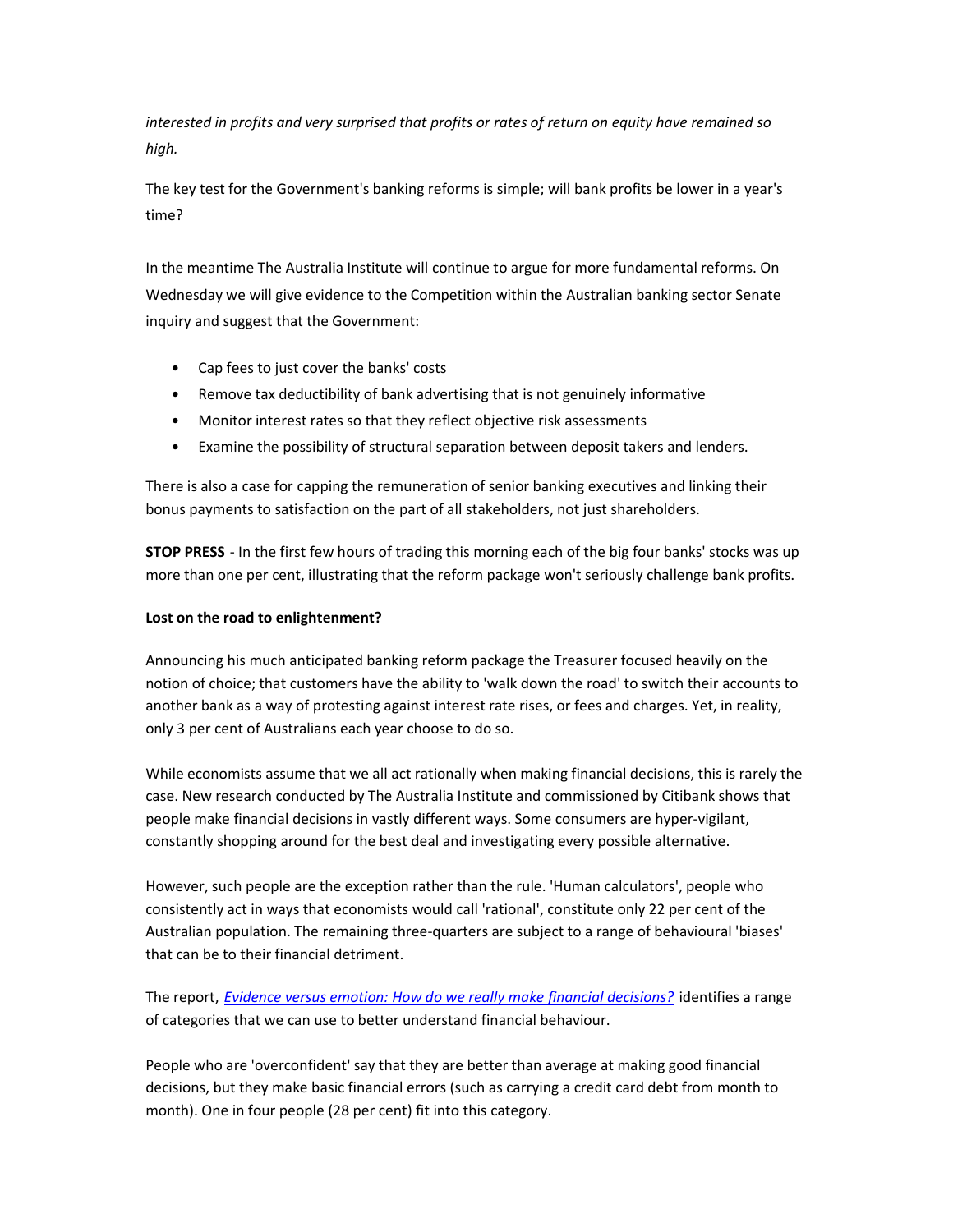Those we call 'oblivious' are unaware of very basic information about their personal finances, such as whether their mobile phone plan provides good value or what their home loan interest rate is. A staggering 41 per cent of people are oblivious to such information.

Then there are the 'eternal optimists', people who take out a home loan without considering the possibility of losing their job or getting sick. This applies to 44 per cent of people who took out a mortgage recently.

One in three Australians (30 per cent) are 'playing catch up'—they use their credit card to pay essential bills but then don't pay off their credit card in full each month. These people are effectively paying high rates of interest on their food and grocery purchases, or visits to the doctor, because they have insufficient cashflow to cover all their bills on time.

One type of behaviour that results in obvious financial harm occurs when someone keeps substantial sums of money in a savings account but then doesn't pay their credit card off in full each month. The 'rational' course of action would be to pay down credit card debt to avoid high rates of interest, even if this means using savings to do so. But not everyone thinks in cold, rational terms about their financial situation; instead, they like to have a feeling of progress towards a savings goal. Our research shows that around one in seven Australians 'compartmentalise' their money in this way.

These categories, and the kinds of financial behaviour that they embody, reflect decades of research in the field of behavioural economics. By studying how human beings behave in the marketplace rather than relying on mathematical models, behavioural economists have shown that the textbook model of the hyper-rational consumer, someone who has access to complete information and evaluates every decision according to their personal self-interest, does not accord with reality.

So, while the Treasurer might be urging us to 'walk down the road to get a better deal', he shouldn't be relying on it. The banks employ teams of people to make it difficult for us to compare their products and switch to their competitors. Customers have to give up their weekends to do so. It might be called competition but it's not a fair fight.

CHOICE has launched a new campaign calling for more competition in the banking sector. To join the campaign, click here

#### Give the gift of good ideas this Christmas

If you would like to further assist us in conducting research that matters, please consider giving the gift of good ideas this Christmas by making a donation on behalf of friends or family.

You will receive a personalised gift certificate acknowledging the donation which can be presented to your loved one.

Please go to www.tai.org.au and click on the Christmas present at the top of the screen to make your donation.